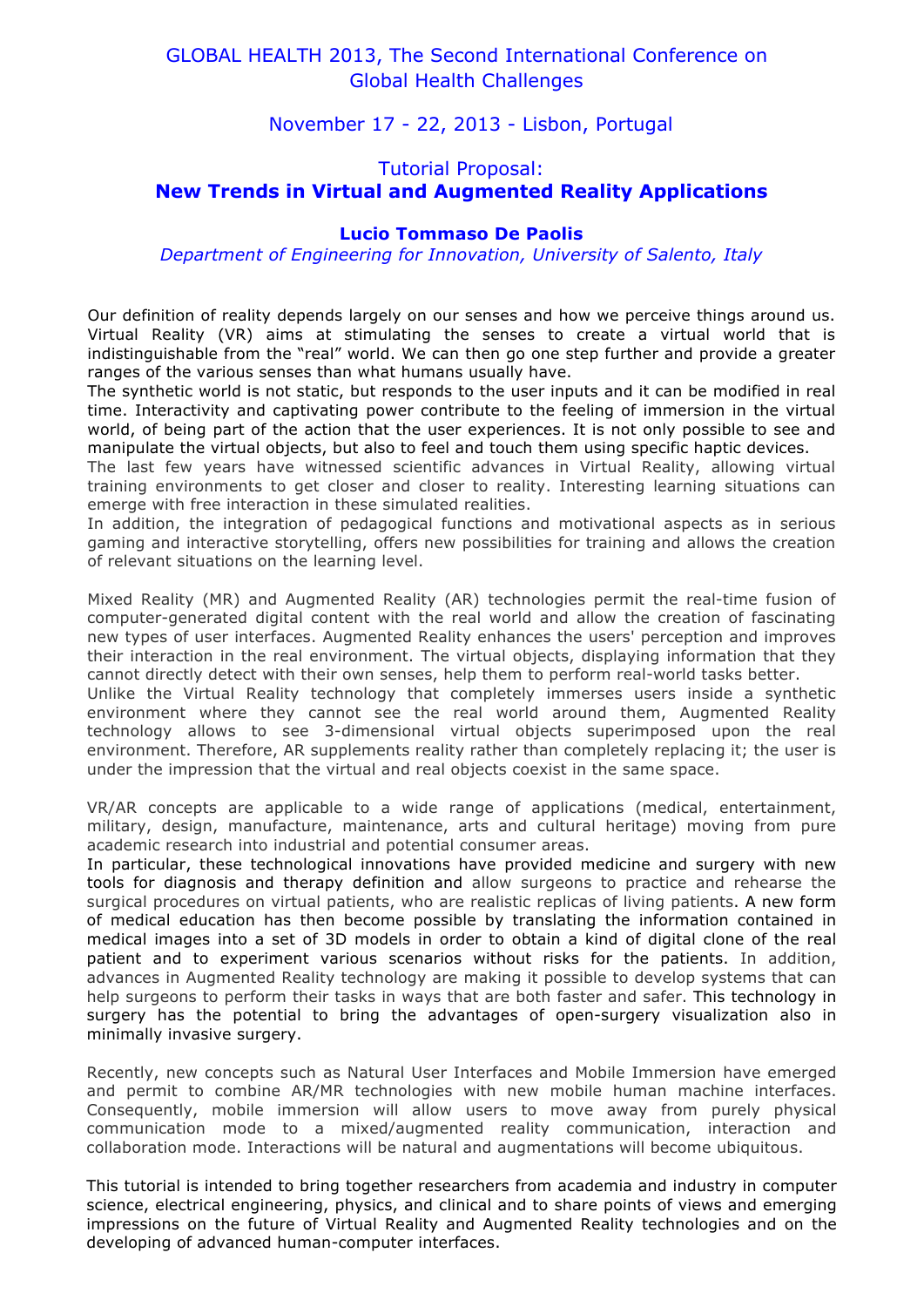# **Tutorial Topics:**

## **Virtual and Augmented Reality Technologies**

- $\triangleright$  Introduction to Virtual Reality and Augmented Reality technologies
- $\triangleright$  Visualization devices (HMD, cave and 3D display)
- $\triangleright$  Building of the virtual environments
- $\triangleright$  Interactions in the virtual environments
- $\triangleright$  Physical modelling
- $\triangleright$  Force feedback and haptic interfaces
- $\triangleright$  New AR/MR devices
- $\triangleright$  Building an Augmented Reality application
- $\triangleright$  New trends in Virtual and Augmented Reality

## **Virtual and Augmented Reality in Medicine and Surgery**

- > Introduction to Virtual and Augmented Reality in medicine and surgery
- $\triangleright$  Medical imaging and image processing in medicine and surgery
- $\triangleright$  Applications of Virtual Reality in pre-operative surgical planning
- Applications of Virtual Reality in surgical training
- > Image-guided surgery
- $\triangleright$  Augmented Reality in medicine and surgery
- $\triangleright$  Serious games in medicine

## **Virtual and Augmented Reality in Cultural Heritage**

- Introduction to Virtual Reality and Augmented Reality in Cultural Heritage
- > Edutainment in Cultural Heritage
- $\triangleright$  Augmented Reality on mobile
- $\triangleright$  New challenges in augmented visualization on mobile

## **Virtual and Augmented Reality in Education**

- $\triangleright$  Virtual environment for learning
- $\triangleright$  Augmented Reality in education
- $\triangleright$  Interactive storytelling
- Collaborative learning environments

### **Human-Computer Interaction**

- > Human-Computer Interaction technology
- ▶ Gestural-based interaction
- $\triangleright$  Touchless interaction with patient's data and medical images
- $\triangleright$  Use of Nintendo Wii for the interaction with virtual objects
- $\triangleright$  Use of Kinect for the interaction with data and objects
- $\triangleright$  Interaction techniques for AR/MR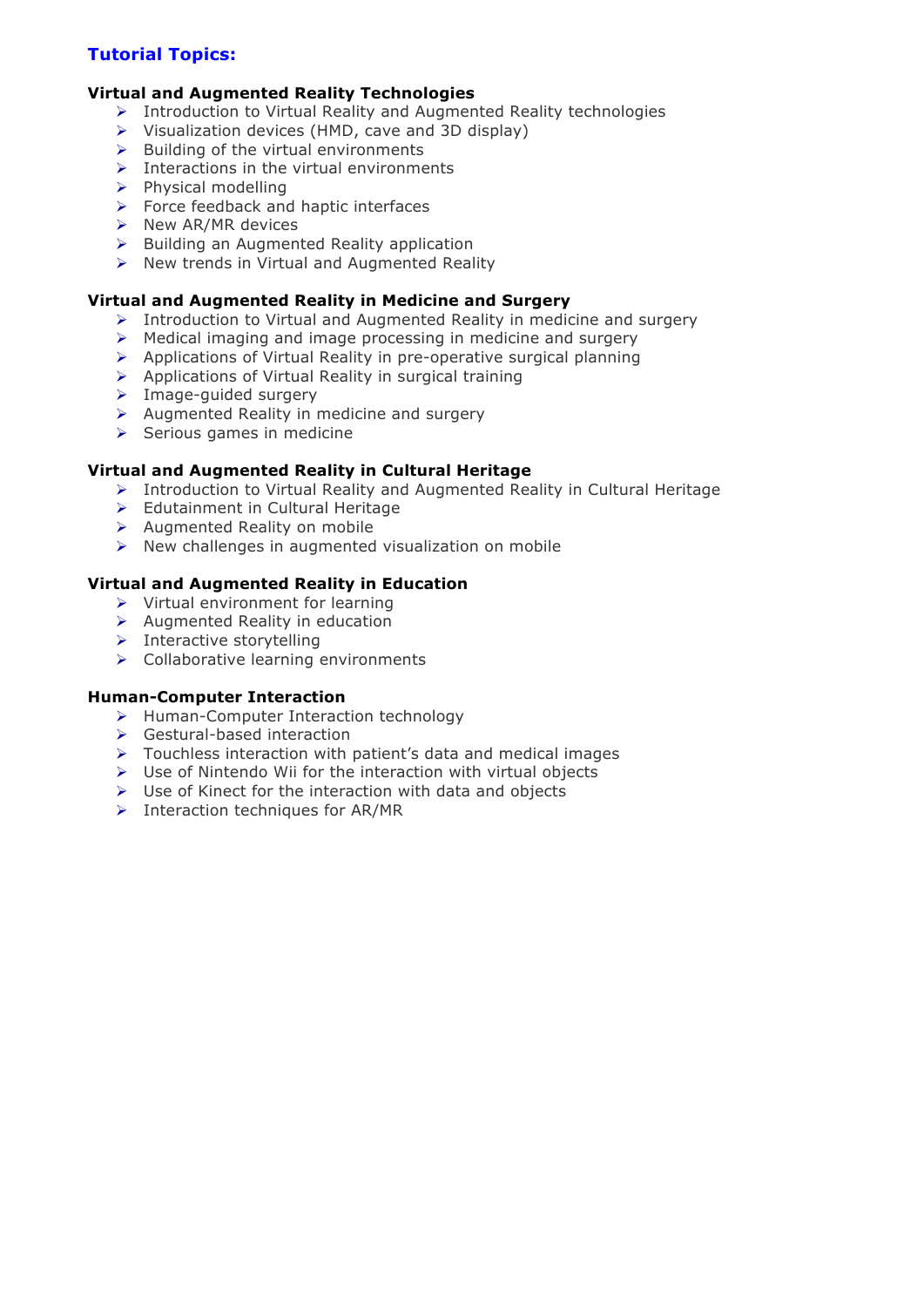## **Lucio Tommaso De Paolis**

Assistant Professor in Information Processing Systems Director of Augmented and Virtual Reality Laboratory (AVR Lab) Department of Engineering for Innovation - University of Salento, Italy

phone: +39 0832 297284 fax: +39 0832 297284 e-mail: lucio.depaolis@unisalento.it web: www.avr.unisalento.it

Lucio Tommaso De Paolis is an Assistant Professor of Information Processing Systems at the Department of Engineering for Innovation of the University of Salento, Italy. De Paolis is the Director of the Augmented and Virtual Reality Laboratory (AVR Lab) at the Department of Engineering for Innovation of the University of Salento and the responsible of the Research Division "Advanced Techniques of Virtual Reality for Medicine" of the D.R.e.A.M

(Laboratory of Interdisciplinary Research Applied to Medicine) at the Lecce Hospital, Italy.

He received the Master Degree in Electronic Engineering from the University of Pisa (Italy) in 1994 and after, first at the Scuola Superiore S.Anna of Pisa and then at the University of Salento, his research interest has concerned the study of the interactions in the virtual environments and the development of human-computer interfaces. This study has been focused on the building of realistic simulators for surgical training and on the developing of applications in medicine and surgery and in cultural heritage using the Virtual Reality and Augmented Reality technologies.

De Paolis has been in 2012 visiting professor at the Vytautas Magnus University of Kaunas (Lithuania), in 2011 visiting professor at the University of Tallinn (Estonia), in 2007 and 2010 visiting researcher at the Centro de Ciencias Aplicadas y Desarrollo Tecnológico (CCADET) – Universidad Nacional Autónoma de México (UNAM) – Mexico City (Messico), and in 2007 and 2009 visiting researcher at Computer Graphics Laboratory, Sabanci University of Istanbul (Turkey).

De Paolis is the organizer of the Italian Conference "Medicine Meets Virtual Reality: Applications in Italy of Virtual Reality in Medicine and Surgery" that this year arrived to the 5<sup>th</sup> edition.

De Paolis has been member of programme committee and chair, tutorial speaker, invited speaker and organizer of special sessions in international conferences focused on Virtual Reality applications.

### **Tutorial speaker at international conferences:**

**Eighth International Conference on Innovations in Information Technology (Innovations'12)**  Al-Ain, Abu-Dhabi, United Arab Emirates - March 18–20, 2012 http://www.it-innovations.ae/iit2012/index.html Title of tutorial: *Virtual and Augmented Reality Applications*

**EURO-MEDITERRANEAN MEDICAL INFORMATICS and TELEMEDICINE (EMMIT 2010)** Split, Croatia - September 26–28, 2010 Title of tutorial: *Virtual Reality in Medicine and Surgery*

#### **Organiser of special sessions at international conferences:**

**The 2013 International Conference on Computational Science and its Applications (ICCSA 2013)** Ho Chi Minh City, Vietnam.- June 24-27, 2013 Special Session: **Virtual Reality in Medicine and Surgery** http://www.iccsa.org/sessions

**The 2011 International Conference on Computational Science and its Applications (ICCSA 2011)** Santander, Spain - June 20-23, 2011 Special Session: **Virtual Reality in Medicine and Surgery** http://www.avr.unisalento.it/wp-content/ICCSA\_2011/spec\_vers\_ICSSA\_2011/ICCSA\_2011.html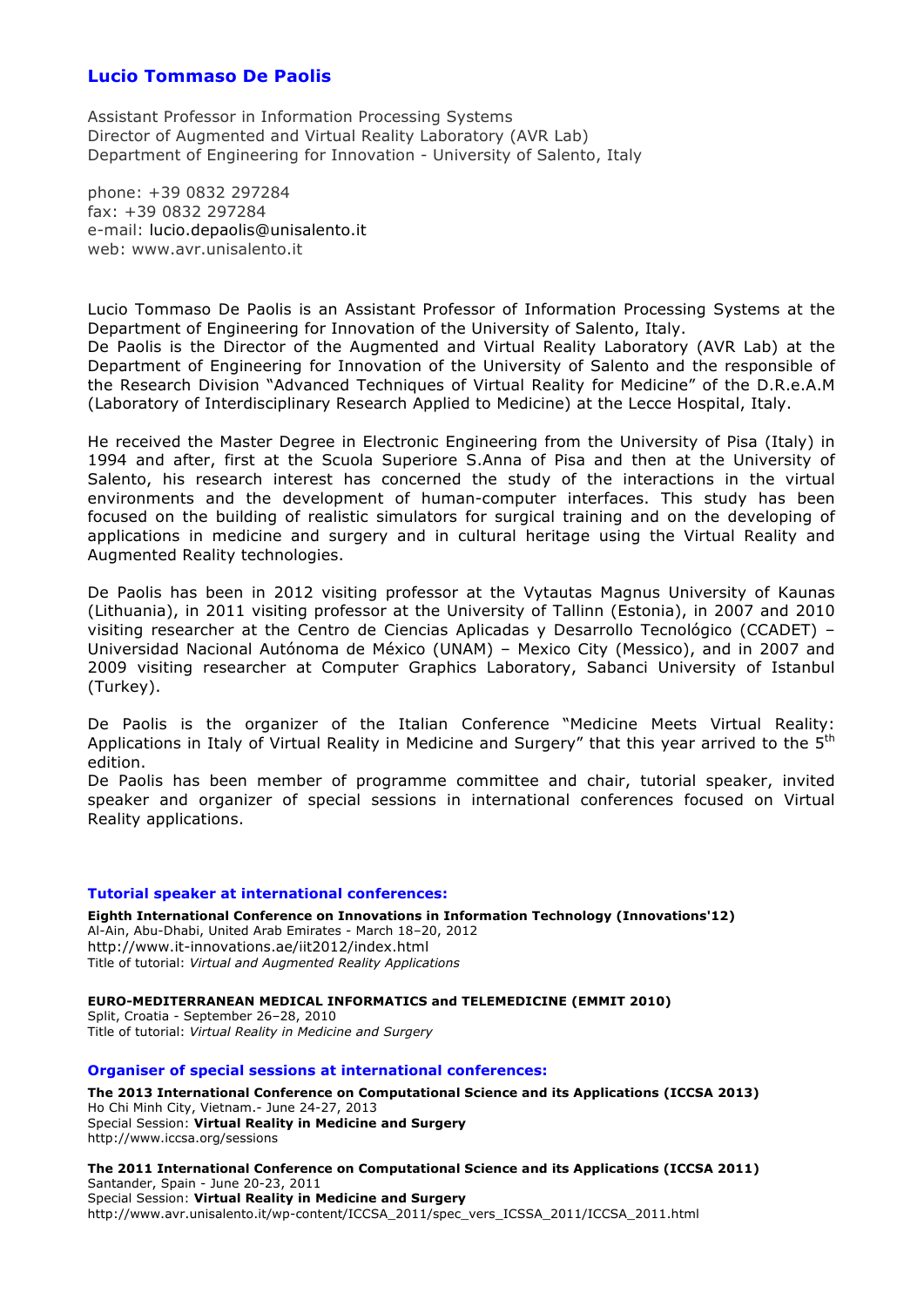**The 10th IEEE Intern. Conference on Information Technology and Applications in Biomedicine (ITAB 2010)** Corfu, Greece - November 2-5, 2010 Special session: **Virtual Reality in Medicine and Surgery**

http://medlab.cs.uoi.gr/itab2010/index.php?option=com\_content&view=article&id=220&Itemid=405

#### **Keynote speaker at international conferences:**

#### **The Eighth International Conference on Systems (ICONS 2013)**

January 27 - February 1, 2013 - Seville, Spain Title: *Virtual and Augmented Reality Applications*

#### **2011 IEEE International Conference on Information and Education Technology (ICIET 2011)**

Guiyang, China - January 26–28, 2011 Title: *Virtual Reality in Medicine and Surgery*

#### **Member of Programme Committee of international conferences:**

**The Fourth International Conference on Advances in Computer-Human Interactions (ACHI 2013)** Nice, France February 24 - March 1, 2013 http://www.iaria.org/conferences2013/ACHI13.html

#### **MIMOS – Il Decennale**

Roma, Italy - October 9-11, 2012 http://lnx.mimos.it/mimos\_decennale/index.php?option=com\_content&view=article&id=39&Itemid=153

#### **5th International Workshop on Intelligent Interfaces for Human-Computer Interaction (IIHCI 2012)**

Palermo, Italy – July 4-6, 2012 http://www.ihealthlab.icar.cnr.it/iihci2012/

**The Fourth International Conference on Advances in Computer-Human Interactions (ACHI 2012)** Valencia, Spain - January 30 - February 4, 2012 http://www.iaria.org/conferences2013/ACHI13.html

**La Medicina Incontra la Realtà Virtuale: Applicazioni in Italia della Realtà Virtuale in Medicina e Chirurgia** Bologna, Italy - November 3, 2011

http://www.mimos.it/chirurgiavirtuale11

### **10th International Workshop on Biomedical Engineering**

Kos Island, Greece - October 5-7, 2011 http://medlab.cc.uoi.gr/10thbioeng/

**The Fourth International Conference on Advances in Computer-Human Interactions (ACHI 2011)** Gosier, Guadeloupe, France - February 23-28, 2011

http://www.iaria.org/conferences2011/ACHI11.html

**The 10th IEEE Intern. Conference on Information Technology and Applications in Biomedicine (ITAB 2010)** Corfu, Greece - November 2-5, 2010

http://medlab.cs.uoi.gr/itab2010/

**La Medicina Incontra la Realtà Virtuale: Applicazioni in Italia della Realtà Virtuale in Medicina e Chirurgia** Pisa, Italy - December 14, 2010 http://www.mimos.it/chirurgiavirtuale10

**The Third International Conference on Advances in Computer-Human Interactions (ACHI 2010)** St. Maarten, Netherlands Antilles - February 10-16, 2010 http://www.iaria.org/conferences2010/ACHI10.html

**La Medicina Incontra la Realtà Virtuale: Applicazioni in Italia della Realtà Virtuale in Medicina e Chirurgia** Lecce, Italy - October 5, 2009 www.mimos.it/chirurgiavirtuale09

**2009 World Congress on Computer Science and Information Engineering (CSIE 2009)** Los Angeles/Anaheim, USA - March 31 - April 2, 2009 http://world-research-institutes.org/conferences/CSIE/2009/index.html

**The Second International Conferences on Advances in Computer-Human Interactions (ACHI 2009)** Cancun, Mexico - February 1-6, 2009 http://www.iaria.org/conferences2009/ACHI09.html

**Intern. Workshop on High Performance and Grid Computing in Medicine and Bioinformatics (HiPGCoMB)** Sydney, Australia - December 10-12, 2008 http://www.cs.usyd.edu.au/~ispa2008/

**The 6th WSEAS International Conference on ARTIFICIAL INTELLIGENCE, KNOWLEDGE ENGINEERING and DATA BASES (AIKED '07)**

Corfu Island, Greece - February 16-19, 2007 http://www.wseas.us/e-library/conferences/2007corfu/aiked/committee.htm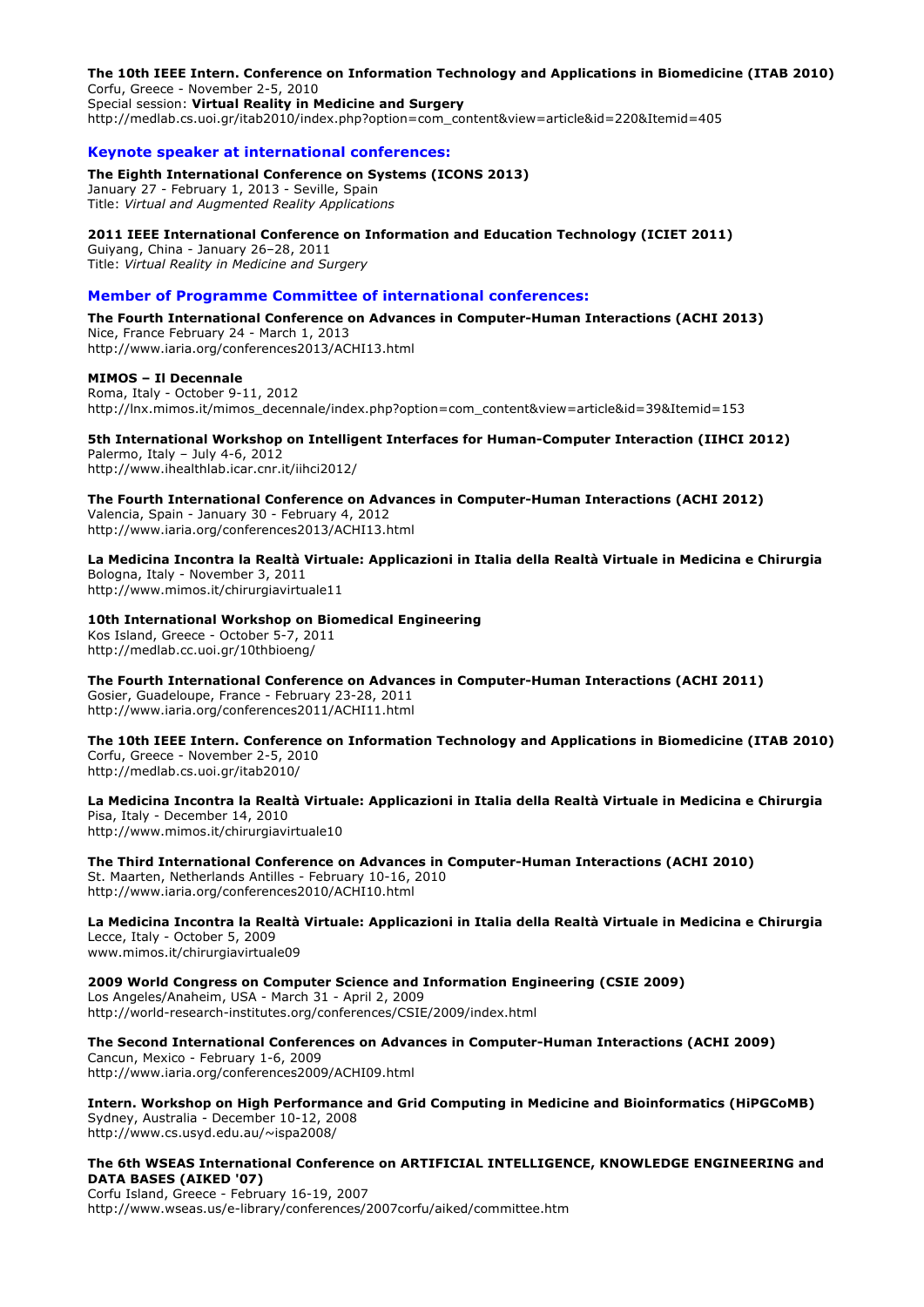### **The 5th WSEAS International Conference on COMPUTATIONAL INTELLIGENCE, MAN-MACHINE SYSTEMS and CYBERNETICS (CIMMACS '06)**

Venice, Italy - November 20-22, 2006 http://www.worldses.org/conferences/2006/venice/cimmacs/

#### **The 7th WSEAS International Conference on AUTOMATION & INFORMATION (ICAI'06)**

Cavtat, Croatia - June 13-15, 2006 http://www.worldses.org/conferences/2006/croatia/icai/index.html

### **LATEST PUBLICATIONS**

### **Journal**

- De Paolis L.T., Aloisio G., "Walking in a Virtual Town Using Nintendo Wiimote and Balance Board", SCIentific RESearch and Information Technology (SCIRES-IT), Vol. 1, Issue 2 (2011), pp. 21-32, CASPUR-CIBER Publishing, e-ISSN 2239-4303;
- De Paolis L.T., Aloisio G., " An Augmented Reality Platform for the Enhancement of Surgical Decisions in Pediatric Laparoscopy ", International Journal On Advances in Software, Vol. 4, No. 3&4, 2011, ISSN: 1942-2628;
- De Paolis L.T., Celentano M.G., Vecchio P., Oliva L., Aloisio G., "A Virtual Navigation in a Reconstruction of the Town of Otranto in the Middle Ages for Playing and Education", International Journal on Advances in Intelligent Systems, Vol. 4, No. 3&4, 2011, ISSN: 1942-2679;
- De Paolis L.T., Celentano M.G., Oliva L., Vecchio P., Aloisio G., "Otranto in the Middle Ages: a Serious Game for the Edutainment", International Journal of Information and Education Technology, Vol. 1, No. 1, pp. 47-57, 2011, ISSN: 2010-3689
- De Paolis L.T., Pulimeno M., Aloisio G., "Advanced Visualization and Interaction Systems for Surgical Pre-Operative Planning", Journal of Computing and Information Technology - CIT, Vol. 18, No. 4, pp. 385–392, 2010, ISSN 1330-1136;
- De Paolis L.T., Celentano M.G., Vecchio P., Oliva L., Aloisio G., "A Game-Based 3D Simulation of Life in the Middle Ages for the Edutainment in Cultural Heritage", International Journal on Advances in Intelligent Systems, Vol. 3, No. 3 & 4, pp. 162-173, 2010, ISSN: 1942-2679;
- .

### **Chapter Book**

- Tinelli A., Malvasi A., Gustapane S., De Nunzio G., Bochicchio M., De Paolis L., Aloisio G., "Robotic Assisted Surgery in Endoscopy: The Problem of Learning Curve", In: Laparoscopy: New Developments, Procedures and Risks, Chapter 2, Editor: Hana Terzic, Nova Science Publishers, 2011, ISBN 978-1-61470-747-9;
- Tinelli A., Malvasi A., Gustapane S., De Nunzio G., Bochicchio M., De Paolis L., Aloisio G., Tsin D.A. "The Utilization of Novel Technology in Risk Reducing Laparoscopic Gynecological Complications", In: Laparoscopy: New Developments, Procedures and Risks, Chapter 3, Editor: Hana Terzic, Nova Science Publishers, 2011, ISBN 978-1- 61470-747-9;
- Tinelli A., De Paolis L., Aloisio G., De Nunzio G., Bochicchio M., Malvasi A. "Laparoscopic Trainers and Surgical Virtual Simulators in Laparoscopic Learning Curve", In: Laparoscopy: New Developments, Procedures and Risks, Chapter 6, Editor: Hana Terzic, Nova Science Publishers, 2011, ISBN 978-1-61470-747-9;
- De Paolis L.T., Aloisio G., "Augmented Reality in Minimally Invasive Surgery", Advances in Biomedical Sensing, Measurements, Instrumentation and Systems, Lecture Notes in Electrical Engineering, Vol. 55, Mukhopadhyay S.C. & Lay-Ekuakille A. (Eds.), Springer Publisher, December 2010, ISBN 978-3-642-05166-1.

### **Conference Proceedings**

- De Mauro A., Mazars J., Manco L., Mataj T., Hernández A., Andrés Cortés C., De Paolis L. T., "Intraoperative Navigation System for Image Guided Surgery", The Sixth Intern. Conference on Complex, Intelligent, and Software Intensive Systems (CISIS-2012), July 4-6, 2012, Palermo, Italy, pp.486-490;
- De Paolis L.T., "Serious Game for Laparoscopic Suturing Training", The Sixth International Conference on Complex, Intelligent, and Software Intensive Systems (CISIS-2012), July 4-6, 2012, Palermo, Italy;
- De Mauro A., Mazars J., Manco L., Mataj T., Hernández A., De Paolis L. T., "Intraoperative Navigation System for Spine Surgery", International Journal of Computer Assisted Radiology and Surgery – CARS 2012, Pisa, Italy, 2012;
- De Paolis L.T., Aloisio G., "Augmented Reality in Minimally Invasive Surgery", the 5th International Conference on Advances in Computer-Human Interactions (ACHI 2012), January 30 - February 4, 2012, Valencia, Spain;
- De Paolis L.T., Ricciardi F., Aloisio G., "Image-Guided Platform for the Radiofrequency Ablation of the Hepatic Tumours" 14th International Conference on Medical Image Computing and Computer Assisted Intervention (MICCAI 2011), September 18-22, 2011 Toronto, Canada;
- De Paolis L.T., Aloisio G., "Advanced Interface for the Pre-Operative Planning in Pediatric Laparoscopy", The 33rd Intern. Conference on Information Technology Interfaces (ITI 2011), June 27-30, 2011, Cavtat, Dubrovnik, Croatia;
- De Paolis L.T., Ricciardi F., Dragoni A., Aloisio G., "An Augmented Reality Application for the Radio Frequency Ablation of the Liver Tumors", Computational Science and Its Applications - ICCSA 2011, Lecture Notes in Computer Science, vol. 6785, Springer-Verlag, 2011, pp. 572-581, ISBN 978-3-642-21897-2;
- De Paolis L.T., Aloisio G., "Advanced Interface for the Pre-Operative Planning and the Simulation of the Abdominal Access in Pediatric Laparoscopy", Computational Science and Its Applications - ICCSA 2011, Lecture Notes in Computer Science, vol. 6785, Springer-Verlag, 2011, pp. 562-571, ISBN 978-3-642-21897-2;
- De Paolis L.T., Celentano M.G., Vecchio P., Oliva L., Aloisio G., "A Simulation of Life in a Medieval Town for Edutainment and Touristic Promotion", 7th International Conference on Innovations in Information Technology (Innovations '11), April 25-28, 2011 – Abu Dhabi, UAE;
- De Paolis L.T., Pulimeno M., Aloisio G., "An Augmented Reality Application for the Enhancement of Surgical